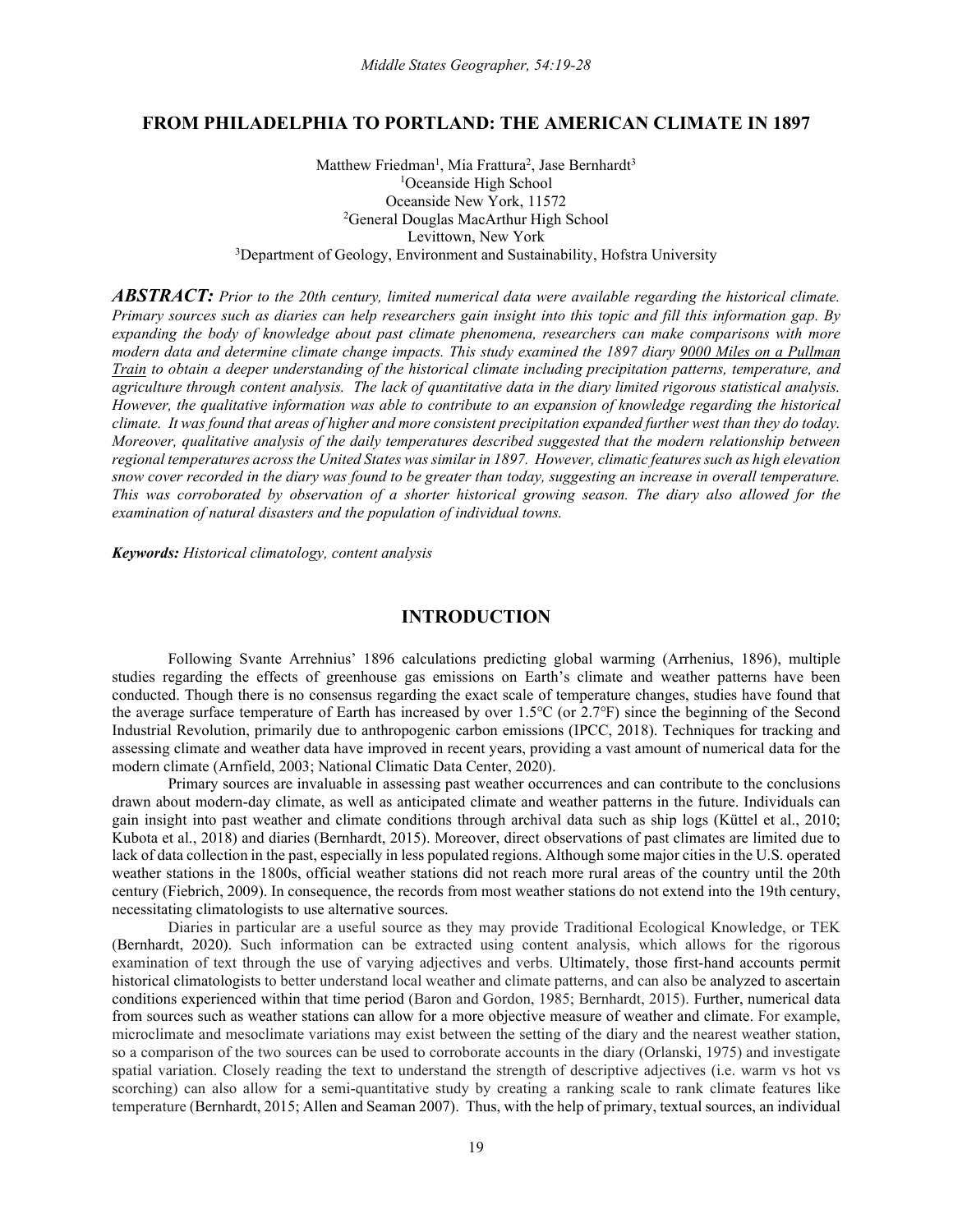#### *The American Climate in 1897*

can thoroughly interpret data of past conditions and make predictions on how the future climate may compare to the modern climate (Ingram, Underhill & Wigley, 1978). This study uses such techniques to analyze a firsthand account of the United States in 1897 and better understand changes in climate and weather patterns. It explores historical records from a personal diary published by Milton Shaw, a veteran railroad conductor for the Pennsylvania Railroad Company in 1897. He, along with numerous other employees of the company, traveled to the 26th session of the Grand Division of the Order of Railway Conductors that year. The conference was held in Los Angeles, and the Pennsylvania Railroad Company provided transportation for the trip (see Figure 1 for map of journey). Shaw took detailed notes each day because he was asked to create an unbiased record of all that happened throughout the journey by others on the voyage and at home in Philadelphia. Shaw declared that his goal was "to furnish interesting information relative to the party's whereabouts from day to day," (p. 3) and he included as much detail as possible. The party's request of Shaw, combined with the detailed nature of Shaw's work, suggests his meticulous nature.



Figure 1: Temperature index rankings of locations Shaw passed

The details from his notes were ultimately consolidated in the book *Nine Thousand Miles On A Pullman Train: An Account of a Tour of Railroad Conductors From Philadelphia to the Pacific Coast and Return*. Named after the approximate distance traveled, the diary contained an entry for every day of the one month journey (May  $8<sup>th</sup>$ , 1897-June 8th, 1897). Shaw was attentive throughout the trip, noting the numerous climatological features- from agriculture to temperature to mountain snow cover- and recorded these traits in the diary. Population, past climatic occurrences, and recreational activities were also reported. Although he quickly passed through most towns and cities, staying less than a week, he was able to provide additional information due to his discussions with local residents (Shaw, 1898). Using Shaw's info, this study sought to analyze the historical climate and weather conditions observed and compare them to those of the modern day. Specific focus was given to temperature, precipitation, agriculture, and snow cover.

# **METHODS**

The weather patterns, terrain, and other relevant physical geographic information about the locations traveled through were recorded in the diary, indicating weather patterns in 1897 across the continental United States. Close assessment of the journal allowed the extraction of such data. Daily temperatures were ranked according to a temperature index ranging from -2 (extreme cold) to +2 (extreme heat), with 0 representing mild temperatures, based on the strength of descriptive adjectives. Shaw discussed his perception of the temperature most days in detail with careful wording choice, enabling relative temperature values to be assigned based on his diction and the creation of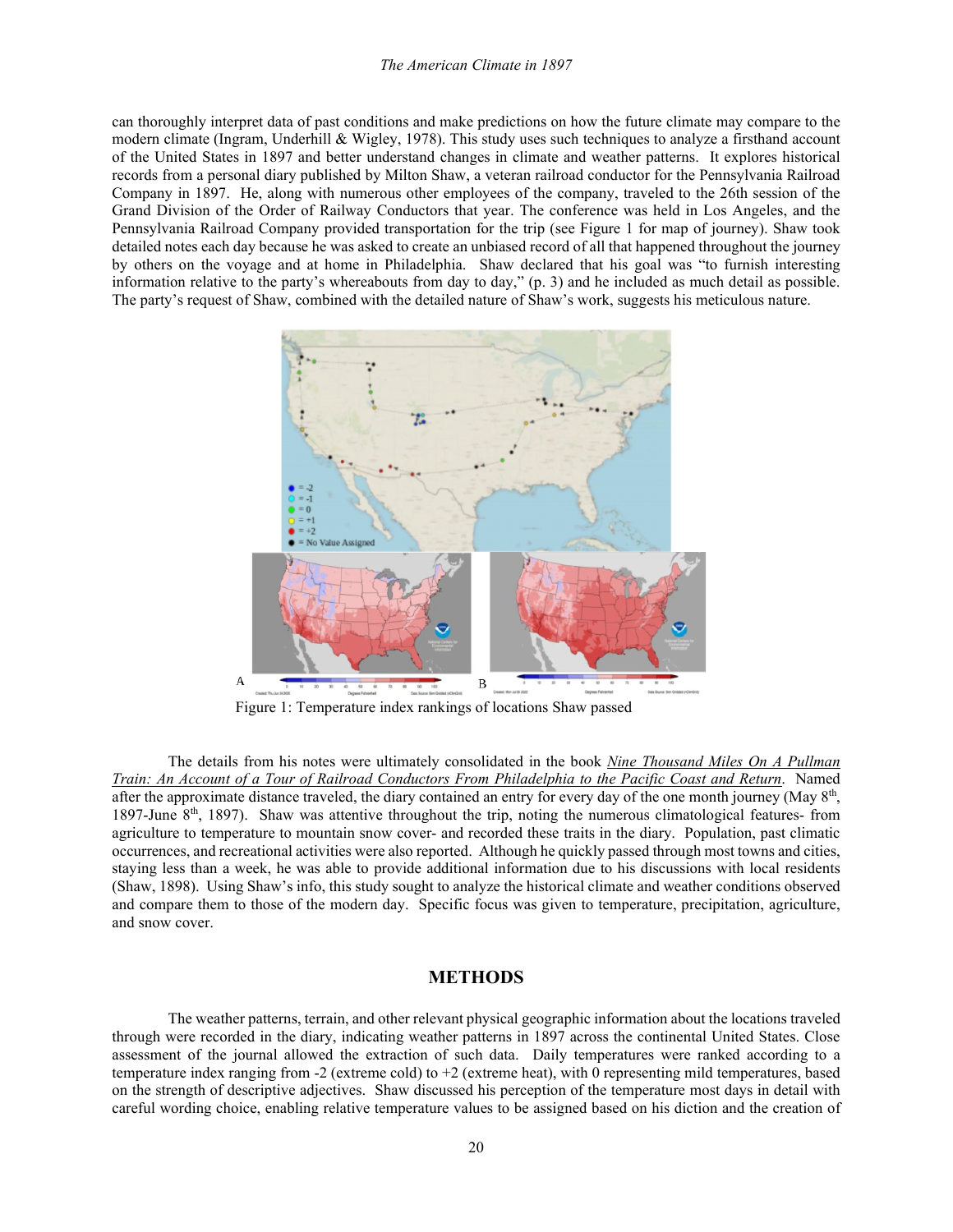an index to rank the relative temperatures experienced by Shaw throughout his journey. This index allowed for a semi-quantitative analysis, compensating for the lack of numerical data present in the diary. To further minimize bias and increase the validity of this study, the diary was independently reviewed for geographic and climate data by the first two authors following the above procedures, and observations were compared at the end of each diary entry. Other primary sources such as weather maps were also read and examined for evidence corroborating the diary's description of major storm events.

Past weather and climate data were collected from the diary and urban weather stations in existence during the 1890s on Shaw's route and then compared to corresponding modern day conditions. Qualitative comparisons regarding temperature distribution, precipitation amounts, snowmelt, and agricultural timing were made based on government data from the modern day and accepted almanacs. Maps were also created using the Q-GIS mapping software to visually depict the encountered weather. Color coded points marked each location traveled through and described the temperature index ranking or the presence of precipitation. This allowed for a large-scale, macroanalysis of weather patterns during Shaw's journey which provide indications to the historic climate.

## **RESULTS AND DISCUSSION**

#### **Temperature**

Exact temperature values were recorded less than five times over the course of the entire journey by Shaw. Locations with a temperature index ranking of +2 were confined to the southwest United States, while the temperature index ranking of +1 was generally concentrated in the mid-latitudes of the United States ranging from Salt Lake City to Oakland. Temperature rankings of 0 were distributed across latitudes, but generally focused on coastal regions. The only occurrences of negative temperature index rankings (-2 and -1) were in the high elevation mountain regions of Colorado (Figure 1). Shaw's descriptions of the clothes he and his party wore aided in the assignment of temperature index values, as did various adjectives and phrases that can be found in Table 1. In general, the temperature distribution was consistent with relative temperatures in the modern United States, but the past data suggested that the West coast experienced lower temperatures in 1897 than it experiences in the modern day (Figure 1a, 1b). Shaw's experience in the region appears consistent with the historical average temperatures for the region, demonstrated by the average June temperature of 60.1 <sup>o</sup>F in Seattle (index rank of 0) during 1897 (National Centers for Environmental Information, 2021).

| Temperature Index<br>Rank | <b>Associated Phrases</b>                                                                                                    | Frequency (in<br>days) |
|---------------------------|------------------------------------------------------------------------------------------------------------------------------|------------------------|
| $+2$                      | "Burning sand"<br>"Scorching desert plateau"                                                                                 |                        |
| $+1$                      | "Lovely"<br>"The sun shines very warm"                                                                                       | 4                      |
| $\boldsymbol{0}$          | "[the climate] never goes to extremes"<br>"air of coolness, comfort, and repose"<br>"Blooming paradise [that] never freezes" | 3                      |
| $-1$                      | "Cold and damp"                                                                                                              |                        |
| $-2$                      | "snow-bound, wind-swept"<br>"Heavy wraps and overcoats" were needed                                                          | 4                      |

Table 1: Phrases that led to each temperature index assignment and the number of days the index value was assigned

There were only a few instances in which numerical temperature data was recorded. For example, Shaw declared that "it [was] actually too hot in the sun to stand still" (p. 69) in Volcano Springs (now Mundo, California),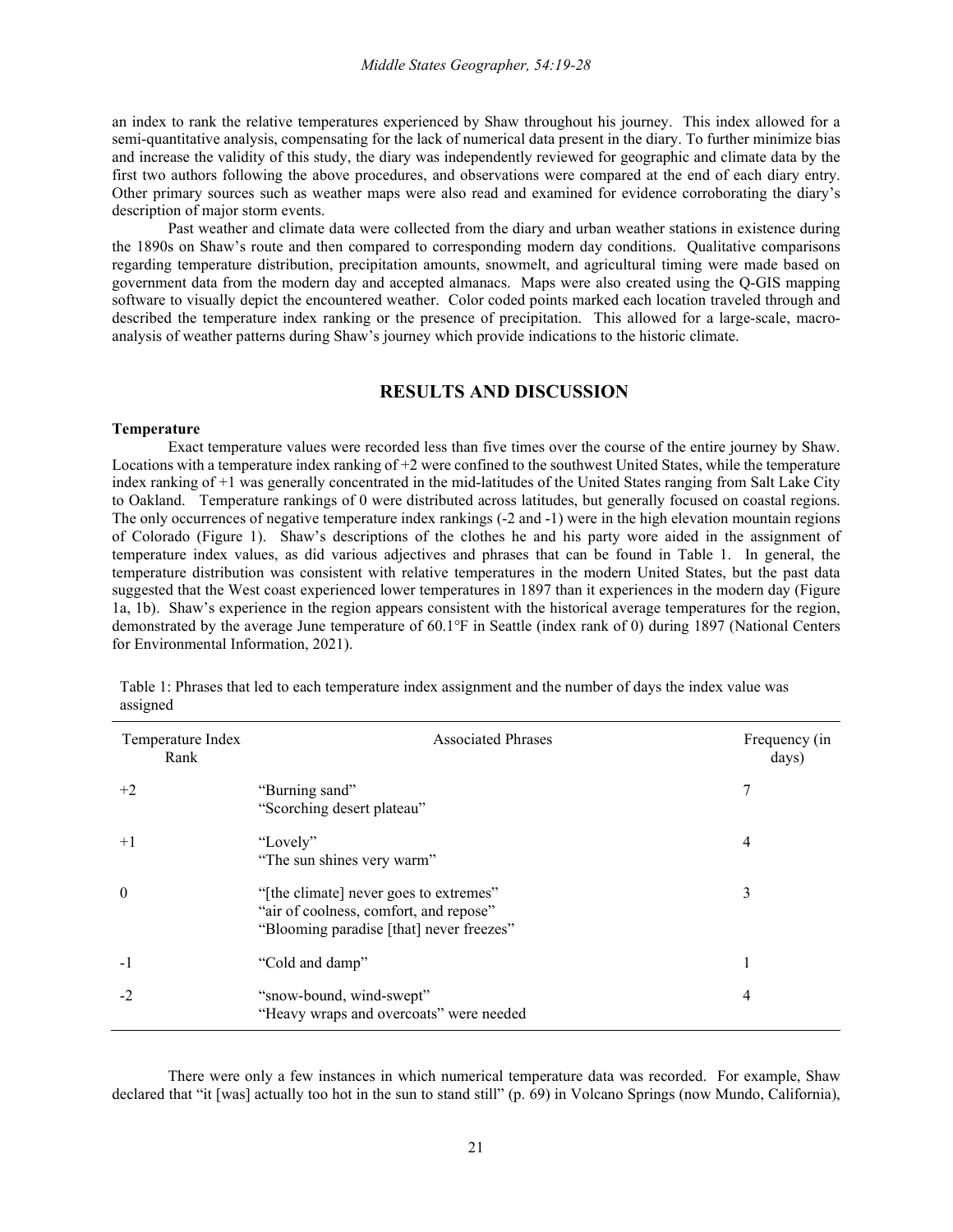#### *The American Climate in 1897*

and recorded a temperature of 101°F based on a thermometer reading. This provided context for Shaw's other descriptions of temperature, especially those yielding a  $+2$  ranking. He also noted that the Great Salt Lake was "about 75 degrees [fahrenheit]" (p. 157) on May 30, 1897 (the day received a score of +1). The modern average temperature in May for the city lands between 60℉ and 65℉ while it reaches 70℉ to 75℉ in June (Figure 2a, 2b). Therefore, a temperature of 75℉ would not be abnormal for the same date in modern times. Another exact temperature value was given on June 1 at Marshall Pass, Colorado and provided context for the negative temperature index scores. Shaw reported that the nighttime low was 11℉, and the temperature only reached 33℉ during the day. On this day, the party braved a "wintry blast" while wearing "overcoats and wraps" (179).



Figure 2: **a)** May's modern day average temperature in the United States (National Centers for Environmental Information, June 4, 2020) **b)** June's modern day average temperature in the United States (National Centers for Environmental Information, July 6, 2020)

#### **Precipitation**

In addition to rising temperatures across the globe, climate change models predict changing precipitation patterns. It is expected that coastal regions will experience a greater frequency of storms in the future, and these storms will be more powerful (Trenberth, 2011). However, droughts will also be longer and more severe in rain shadows (Braun et al, 2020). There is a distinct division in the United States between the wetter East and the drier West- the 100th meridian precipitation isohyet (Powell, 1878)- and this can be clearly seen on precipitation maps (Figure 3a, 3b). While the majority of precipitation Shaw encountered during his journey occurred east of the 100th Meridian (Figure 4), there was substantial rainfall in Denver which sits near the 105th Meridian. One day of precipitation during the journey while east of the demarcation line may be a random anomaly, but Shaw reported that rain fell for three straight days during his time in Denver (June 3-June 5, 1897). Furthermore, a "severe storm" (p. 174) was reported around Malta, Montana (May 31), and there was a "mean, commonplace shower of rain" (p. 182) just Southwest of Denver in Salida and Colorado Springs (June 1). Thus, these weather patterns likely conformed with the historic climate.



Figure 3: **a)** May's modern day precipitation in the United States (National Centers for Environmental Information, June 4, 2020) **b)** June's modern day precipitation in the United States (National Centers for Environmental Information, July 6, 2020).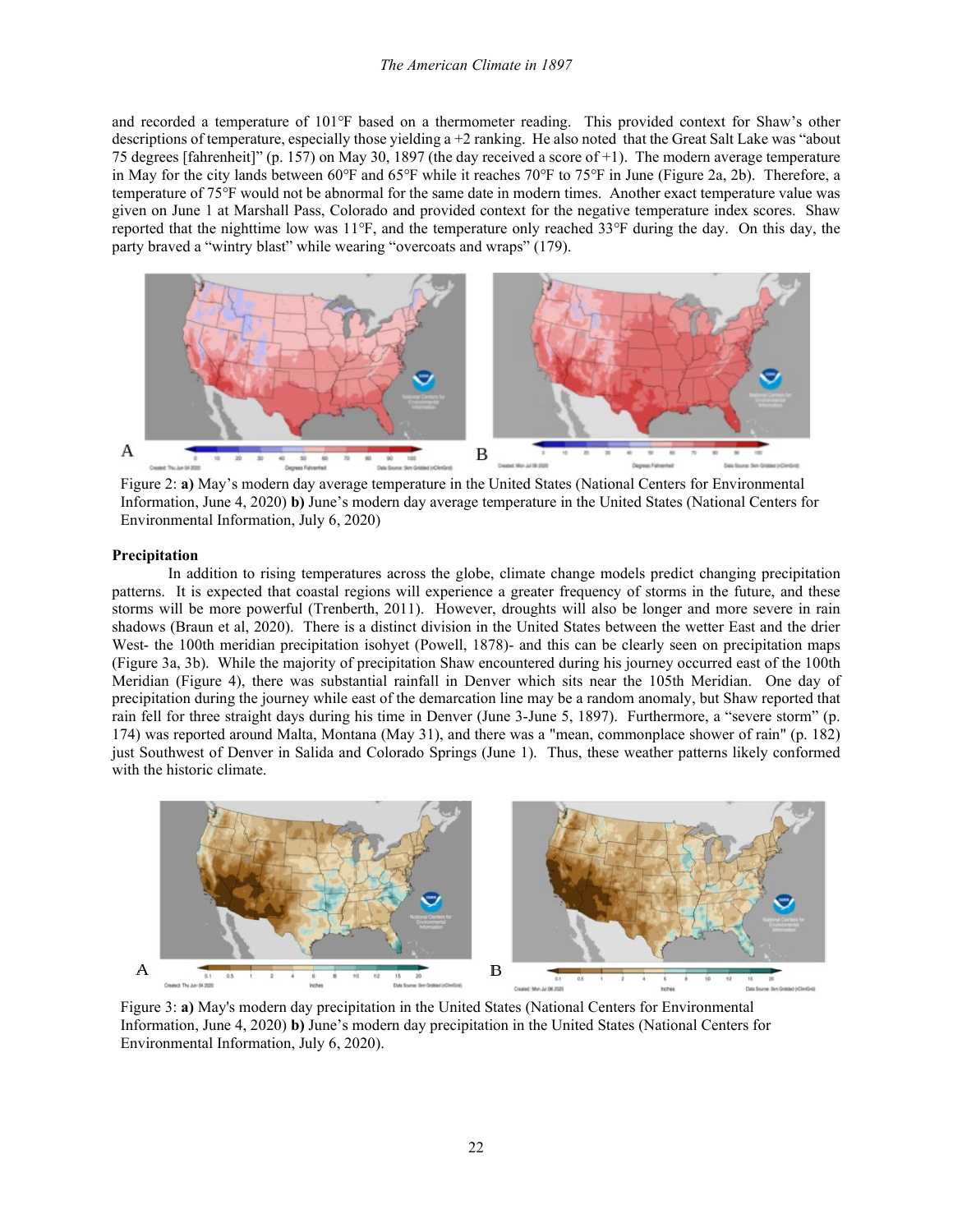

Figure 4: Precipitation Shaw encountered during the journey. The dashed line marks the 100th Meridian.

As the diary examined in this study solely discussed a two month period and Shaw was in each location for no more than five days at a time, he may have experienced an abnormally wet year or experienced the majority of precipitation in the location for the month. However, corroborating studies on the historical location of the so-called 100th meridian precipitation isohyet (Bernhardt, 2020) and its modern eastward shift (Seager et al, 2018)- and the repeated occurrence of precipitation west of this meridian as recorded in *9,000 Miles on a Pullman Train* (Figure 4) suggest that Shaw's observations are reflective of the historical climate. This indicates that the precipitation in May and June of 1897 extended further West than would be expected in the modern day. Thus, it is possible that the arid western rain shed of the United States is expanding and spreading eastward from its historical bounds, but limited data prevents a rigid comparison.

#### **Agriculture**

On Shaw's excursion across the country, he carefully observed agricultural activities. In 1897, the cultivation of plants and livestock was crucial in establishing a sufficient lifestyle for humans, in which livestock farming enabled individuals to live in cities with surpluses of food. Thus, numerous locations exhibited such farming techniques. However, due to the Industrial Revolution, urban sprawl, development of modern technology, and climate changes, agriculture has changed immensely. From the 20th century, there have been shifts in growing seasons, a decrease in livestock, and cohorts of crops grown in solely one area (Christiansen et al, 2011).

On May 8, 1897, Shaw embarked on his journey from his hometown of Philadelphia and reported that the growing season was beginning: men were "busily engaged in preparing the soil for the reception of seed" (p. 26), implying that the historical growing season began in early to mid-May. The growing season, a time period where plants and crops grow successfully, customarily begins near the end of April in present day Philadelphia and ends in early November, coinciding with the last frost of spring and first frost of fall (NCEI, 2020). This contrast of growing season dates in the region- beginning in May in the late 19th century and beginning in April in the 21st century- may indicate a gradual warming of temperature. With Philadelphia's current growing season commencing one month later than indicated by Shaw, a shorter duration of crop growth is to be expected. However, this is not consistent with Figure 5a, which portrays an overall lengthening of growing seasons in the United States (LaMonica, 2020). Thus, although the warming of Earth's temperatures is an implication of climate change, it cannot be assumed the variations in growing season depicted are directly caused by it. Rather, the lengthened duration seen throughout the country can be attributed to increasing greenhouse gas emissions into the atmosphere, in which more frost-free growing seasons are expected (Figure 5b).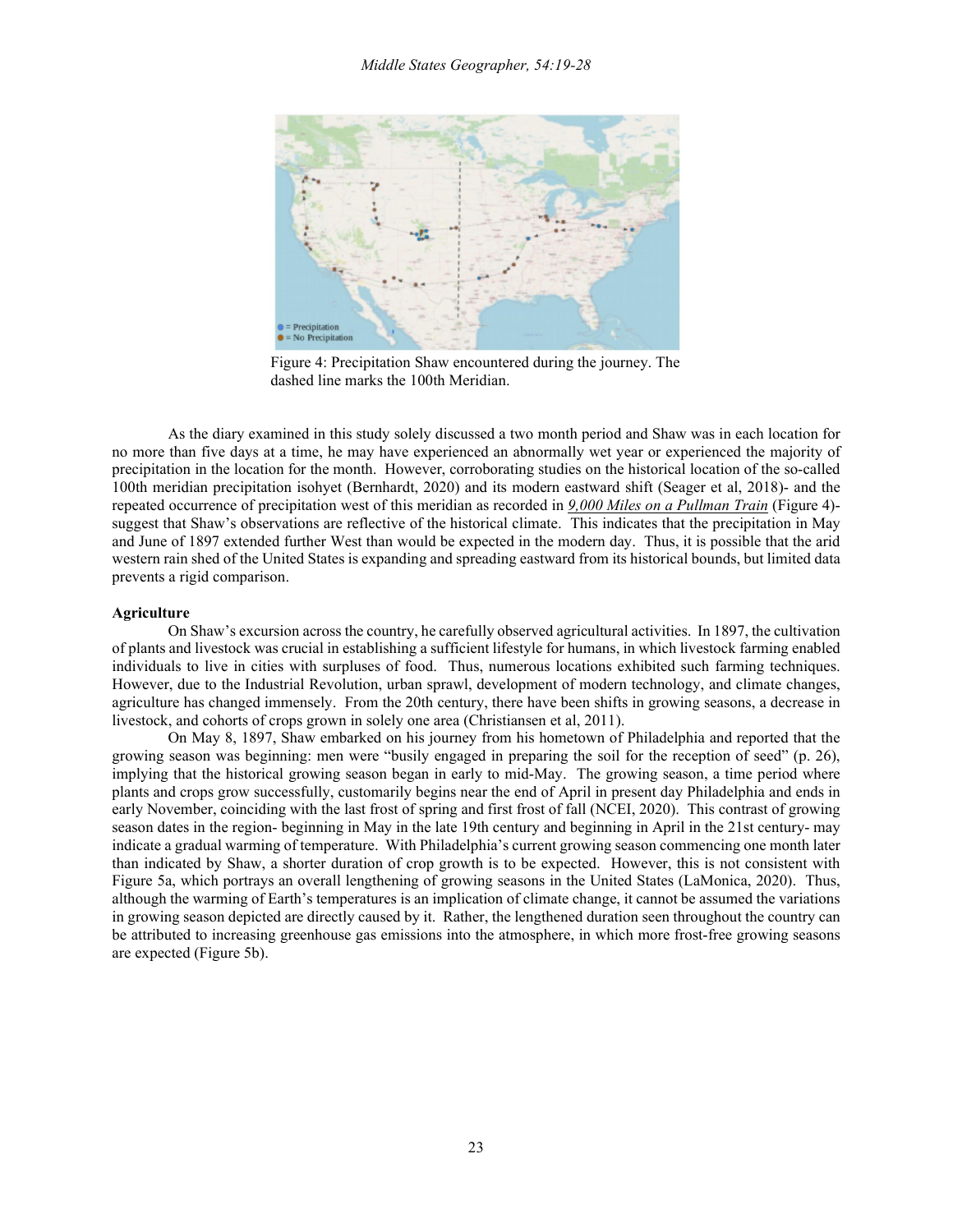

Figure 5: **a.)** Length of Growing Season by State (1895 - 2015) (Source: United States Environmental Protection Agency) **b.)** Observed Increase in Frost-Free Season Length (Source: U.S. Department of Agriculture; 2013).

On May 25, 1897, Shaw ventured into Portland, Oregon, where he recorded in his entries that streams surrounding the city were "abounding with" salmon (p. 124), with some species reaching 50 lbs. On the contrary, habitat loss and a decrease in water quality and watershed conditions have contributed to a decline in the salmon population in this region; the average weight of the fish now ranges from 8-10 lbs. Select salmon populations, such as the Coho salmon, are now also threatened and endangered (Stout et al., 2012). The decrease in the salmon population in Portland began shortly following World War I where numerous species were overfished; changes in the Northwest terrain led to the migration of salmon, also contributing to the population decline (Berwyn, 2019). Subsequently, salmon abundance dropped to 10 million pounds where 30 million pounds of salmon once frequented (Smith, 2014). The Columbia Basin in particular, which occupies most of eastern Oregon, has suffered from a dramatic decline (Figure 6). Natural factors are responsible for the downward trend of the salmon population, as well. Rising global atmospheric temperatures have warmed the temperatures of freshwater streams, luring predators and pathogenic parasites alike. This, coupled with the spawn of diseases and the depletion of nutrients, has further endangered salmon species. Ultimately, although salmon may be unrelated to agriculture, the act of salmon fishing can be deemed as a manipulation of nature for survival. It is important to acknowledge that impacts to salmon populations may directly interfere with one's lifestyle, so understanding its population changes is crucial.



Figure 6: Sum of all species of salmon found in the Columbia basin (Sources: 1866–1936, Craig and Hacker [1940]; 1938– 1970, Cleaver [1951]; 1970–2013, Oregon and Washington Department of Fish and Wildlife).

### **High Terrain Snow Cover**

The Mount of the Holy Cross, a 14,000' peak in Colorado, was observed on May 31, 1897 when Shaw recorded a local conductor exclaiming that the cross was "filled with perpetual ice and snow" (p. 173). In the modern day, the summit experiences snowmelt throughout May, but retains a clear and distinct snow cover cross through July (Johnson, 2020). The view noted by Shaw in 1897 is likely similar to the modern view at the same time of the year. However, the local conductor's use of the word "perpetual" in his description suggests a slower rate of snowmelt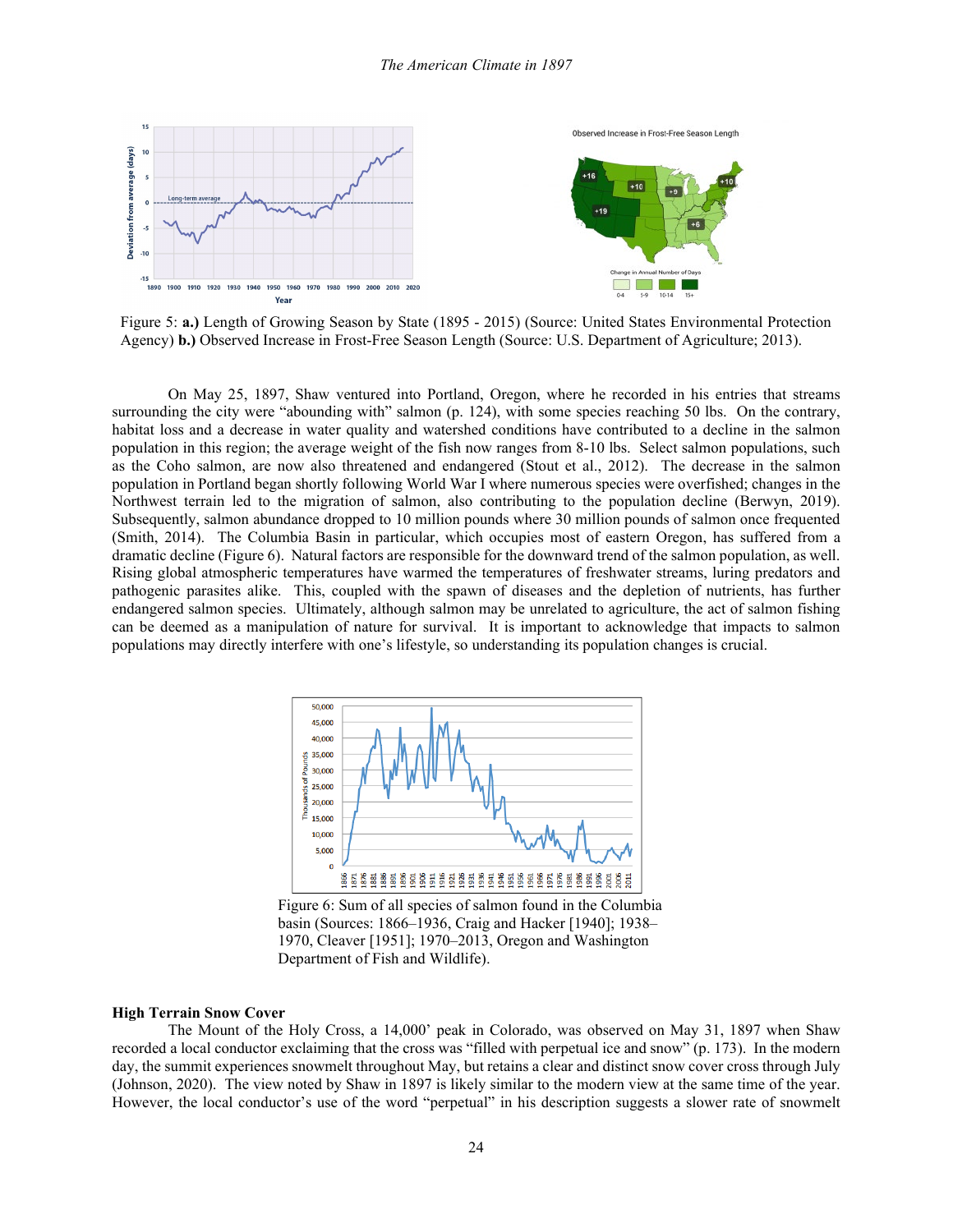allowing the snow cap to remain all year. The conductor's TEK allowed him to base his claim on many years of information, so it is not likely the result of one abnormally cold or snow heavy year. This is one potential indication of Earth's warming climate occurring throughout the 20<sup>th</sup> century.

Shaw traveled through Marshall Pass, a mountain pass with an elevation of 10,800' in Colorado, on June 1, 1897, the day after witnessing the Mount of the Holy Cross. He described "snowdrifts six feet deep" (p. 179) coating the pass and a strong gale. Quantitative data was also given in the form of temperature as Shaw recorded thermometer readings on Marshall Pass; the temperature ranged from a low of 11℉ at night to a high of 33℉ during the day. Today, no temperature recording weather stations exist on Marshall Pass, but a snowfall and precipitation tracking station is present. The data from this station reveals that over 23' of snow fall on Marshall Pass yearly. Snow continues to fall throughout all of May and into early June today (US Forestry Services). This resembles the situation described in the diary, so it appears that snowfall and snowmelt patterns for Marshall Pass in 1897 closely mirrored what could be expected in the modern day. However, weather stations capable of recording temperature data exist in nearby regions. Taylor Park, Colorado is about 50 miles north of Marshall Pass and has an altitude of 9,179'. The daily average temperature in May for this location today is 52.3°F with an average daily low of 36.9°F (National Oceanic & Atmospheric Administration, 2011). In June, these values increase to 57.3℉ and 42.7℉ respectively.

### **Natural Disasters**

On Milton Shaw's journey, he visited numerous locations that were recently ravaged by natural disasters. The increase in greenhouse gas emissions today may contribute to a heightened risk of drought and the intensity of tropical storms, including cyclones with greater wind speeds.

On May 11, 1897, Shaw visited Fort Worth, Texas. Upon arrival, he learned that Fort Worth had been recovering from "...devastation and ruin, the effect we were told, of a recent cyclone" (p. 39). To corroborate this, a global summary was obtained from NCEI of Estelle, Texas, ~25 miles from Fort Worth. 7.5 inches of precipitation was recorded for the month of March, with 3.4 inches occurring on the 28th. Similarly, within a 32-mile radius is Dallas, Texas, which experienced a total of 8.13 inches of precipitation in March, the greatest accumulation of 2.45 inches observed on March 28th, as well. The precipitation in these regions was far greater than in the previous and following months, in which a maximum of 4.66 inches was recorded in January and a minimum of 0.15 inches in February. With the atypical amount of rain at the end of March and the lack thereof in other months, it is apparent that Fort Worth was affected by tropical weather in this allotted duration. However, the local's conclusion that Fort Worth suffered from a cyclone may be inaccurate this early in the cyclone season; the assumption that a thunderstorm occurred is probable.

### **CONCLUSION**

Milton Shaw's account of his journey through the continental US in 1897 allowed for the analysis of the country's weather patterns in 1897, and comparisons between the historical and the modern climates were possible. Information gleaned from the diary seems to correspond to the overall historical climate as demonstrated by support from locals of each region visited and their TEK. The temperature distribution in 1897 closely mirrored modern temperature distributions. However, limited quantitative comparisons regarding temperature values were possible. Analysis of precipitation patterns provided additional support for climate change predictions as significant precipitation patterns extended further West during Shaw's 1897 journey than they do today. Modern-day agriculture has experienced changes as well. For instance, there have been shifts in growing seasons in which they commence at an earlier date and last longer. Snow on the peaks of mountains was demonstrated to melt at a faster and earlier rate in the modern day compared to the past, potentially due to climate change and an increase in mean global temperatures.

In the future, diaries from before the Second Industrial Revolution can be reviewed to further verify these findings and compare and contrast data from said accounts and Milton Shaw's entries. Primary sources such as diaries can be useful tools in constructing a picture of the historical climate, but many sources are required to obtain a complete understanding. Alone, the conclusions of a study analyzing a small number of sources must be limited, but the findings may be augmented via comparison to similar studies.

## **REFERENCES**

Flick, U., Kardorff, E. V., & Steinke, I. (2004). *A companion to qualitative research*. London: Sage.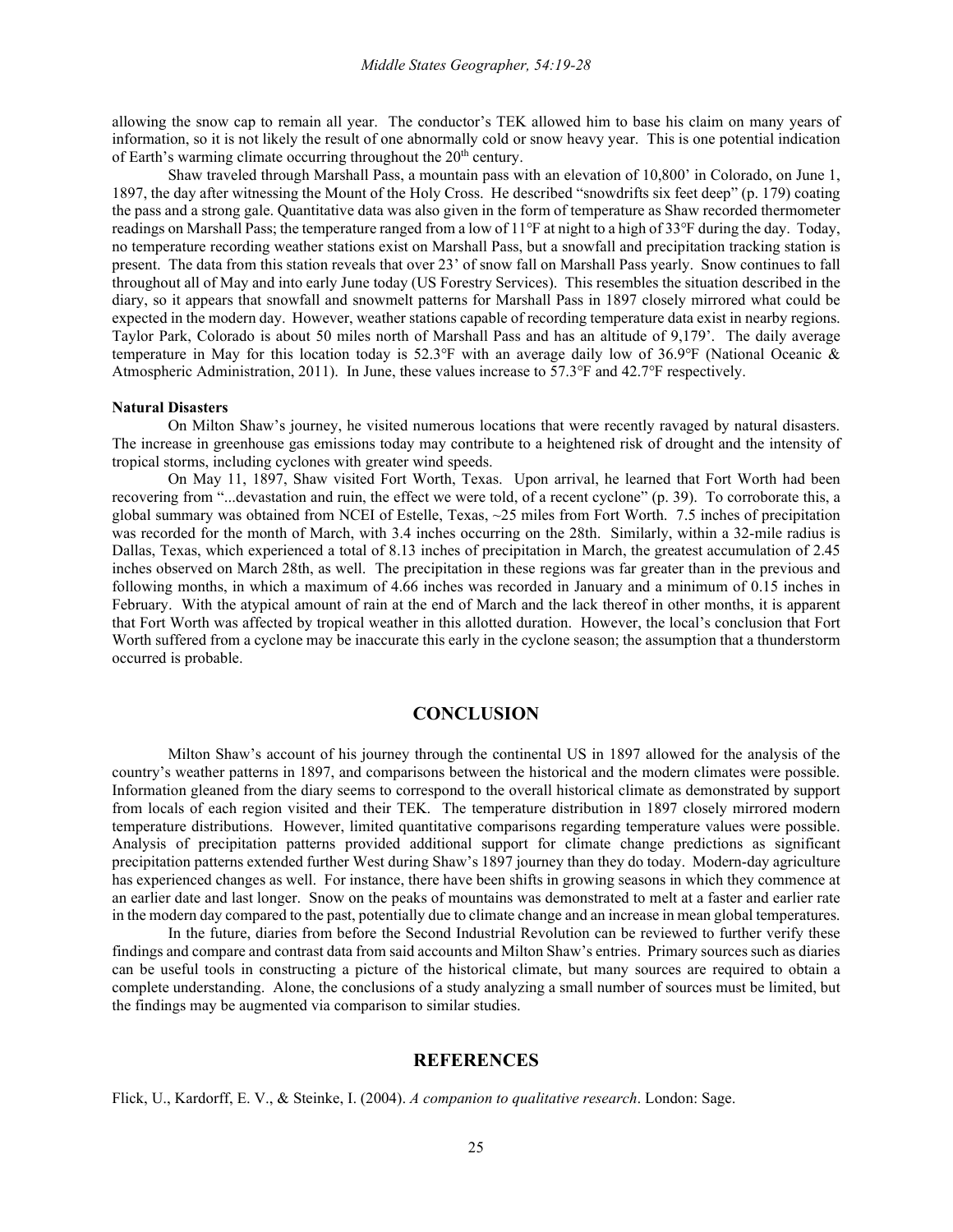Alemu Gonsamo. (2020, May 11). Longer growing seasons have a limited effect on combating climate change. Retrieved August 22, 2020, from The Conversation website: https://theconversation.com/longer-growing-seasonshave-a-limited-effect-on-combating-climate-change-130384

Allen, I. E., and C. A.Seaman, 2007: Likert scales and data analyses. Quality Progress, 40, 64–65.

Arnfield, A. J. (2003). Two decades of urban climate research: a review of turbulence, exchanges of energy and water, and the urban heat island. *International Journal of Climatology: a Journal of the Royal Meteorological Society*, *23*(1), 1-26.

Arrhenius, S. (1896). *On the influence of carbonic acid in the air upon the temperature of the ground*. Stockholm: The Royal Swedish Academy of Sciences.

Baron, W. R., and G. A.Gordon, 1985: A reconstruction of New England climate using historical materials, 1620– 1980. *Climatic Change Can.*, **5**, 229–245.

Bernhardt, J., 2015: Determining Regional Weather Patterns from a Historical Diary. Wea. Climate Soc., 7, 295– 308, [https://doi.org/10.1175/WCAS-D-15-0016.1.](https://doi.org/10.1175/WCAS-D-15-0016.1)

Bernhardt, J. (2020). Mining Weather and Climate Data from the Diary of a Forty-Niner. In *Historical Geography, GIScience and Textual Analysis* (pp. 149-162). Springer, Cham.

Bokwa, A., Limanówka, D., & Wibig, J. (2001). Pre-Instrumental Weather Observations in Poland in the 16th and 17th Centuries. *History and Climate,* 9-27. doi:10.1007/978-1-4757-3365-5\_2.

Braun, S., Skofronick-Jackson, G., Cosner, C., & amp; Reed, J. (2020). How does climate change affect precipitation? Retrieved August 04, 2020, from https://gpm.nasa.gov/resources/faq/how-does-climate-change-affectprecipitation

Butte, Montana Population 2020 (Demographics, Maps, Graphs). (2020). Retrieved August 22, 2020, from Worldpopulationreview.com website: https://worldpopulationreview.com/us-cities/butte-mt-population

Christiansen, D. E., Markstrom, S. L., & Hay, L. E. (2011). Impacts of Climate Change on the Growing Season in the United States, Earth Interactions, 15(33), 1-17. Retrieved May 10, 2021, from https://journals.ametsoc.org/view/journals/eint/15/33/2011ei376.1.xml

Fiebrich, C. A., 2009: History of surface weather observations in the United States. *Earth Sci. Rev.*, **93**, 77–84, doi[:https://doi.org/10.1016/j.earscirev.2009.01.001.](https://doi.org/10.1016/j.earscirev.2009.01.001)

Growing Seasons in a Changing Climate | USDA Climate Hubs. (2013). Retrieved August 22, 2020, from Usda.gov website: https://www.climatehubs.usda.gov/growing-seasons-changing-climate

*History & Culture | City and County of Butte-Silver Bow, MT*. (n.d.). The City-County of Butte Silver Bow. Retrieved August 9, 2021, fro[m https://co.silverbow.mt.us/481/History-Culture](https://co.silverbow.mt.us/481/History-Culture)

IPCC, 2018: Summary for Policymakers. In: Global Warming of 1.5°C. An IPCC Special Report on the impacts of global warming of 1.5°C above pre-industrial levels and related global greenhouse gas emission pathways, in the context of strengthening the global response to the threat of climate change, sustainable development, and efforts to eradicate poverty [Masson-Delmotte, V., P. Zhai, H.-O. Pörtner, D. Roberts, J. Skea, P.R. Shukla, A. Pirani, W. Moufouma-Okia, C. Péan, R. Pidcock, S. Connors, J.B.R. Matthews, Y. Chen, X. Zhou, M.I. Gomis, E. Lonnoy, T. Maycock, M. Tignor, and T. Waterfield (eds.)]. In Press

Ingram, M., Underhill, D. & Wigley, T. Historical climatology. *Nature* 276, 329–334 (1978). https://doi.org/10.1038/276329a0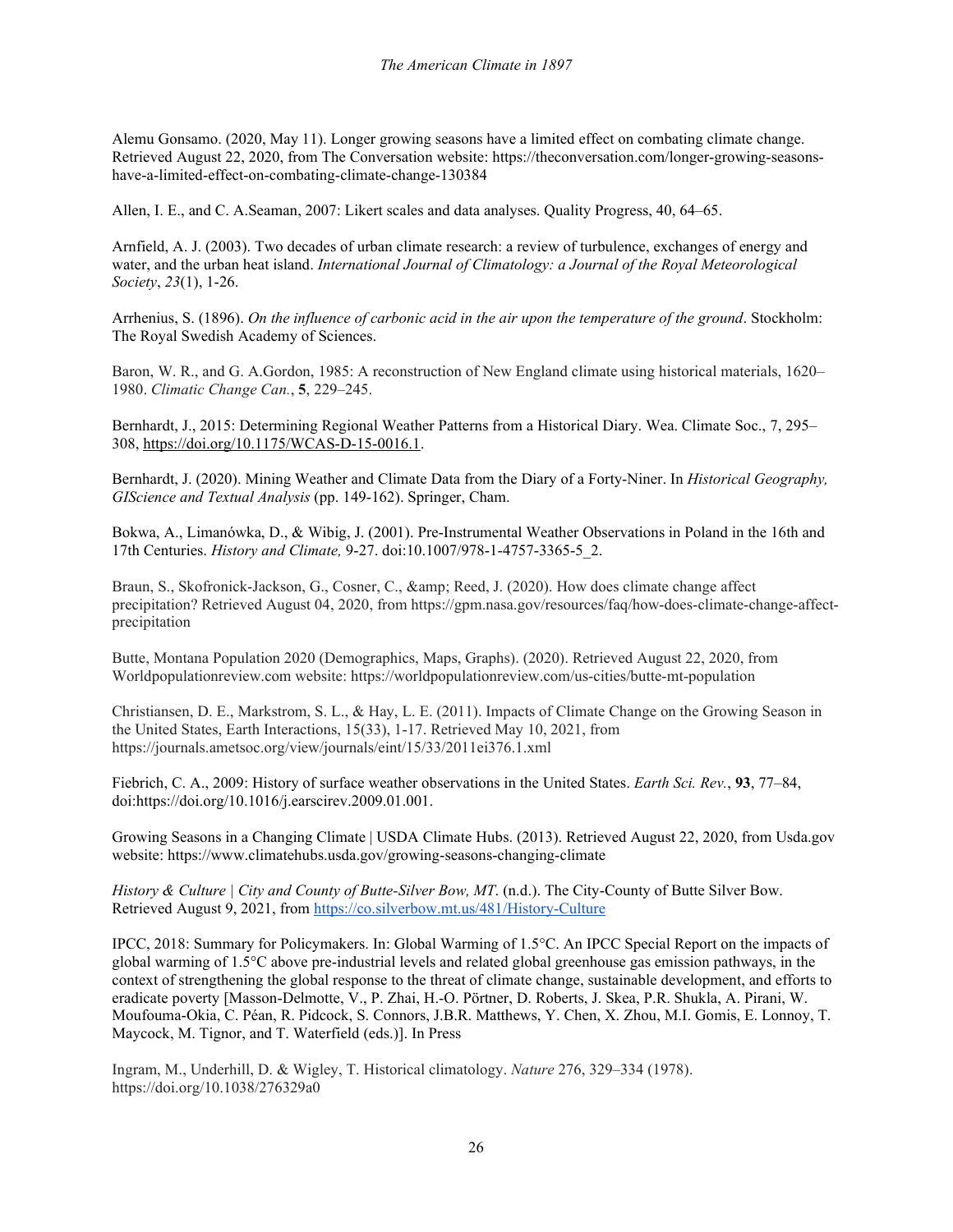Johnson, A. (2020). Holy Cross, Mount of the. Retrieved July, 2020, from https://www.summitpost.org/holy-crossmount-of-the/150470

Kubota, H., Allan, R., Wilkinson, C., Brohan, P., Wood, K. R., & Mollan, M. (2018). Using the weather observations in US Naval Japan Expedition ship logs of Perry's fleet for understanding the climate in East Asia during 1850s. AGUFM, 2018, A21F-05.

Küttel, M., Xoplaki, E., Gallego, D., Luterbacher, J., Garcia-Herrera, R., Allan, R., ... & Wanner, H. (2010). The importance of ship log data: reconstructing North Atlantic, European and Mediterranean sea level pressure fields back to 1750. *Climate Dynamics*, *34*(7-8), 1115-1128.

Leadville, Colorado Population 2020 (Demographics, Maps, Graphs). (2020). Retrieved August 22, 2020, from Worldpopulationreview.com website: https://worldpopulationreview.com/us-cities/leadville-co-population

National Centers for Environmental Information. (2020, July 6). Average Temperature, June 2020 [Map]. In *National Temperature and Precipitation Maps*. Retrieved August 1, 2020, from https://www.ncdc.noaa.gov/tempand-precip/us-maps/1/202006?products[]=tave#maps

National Centers for Environmental Information. (2020, June 4). Average Temperature, May 2020 [Map]. In *National Temperature and Precipitation Maps*. Retrieved August 1, 2020, from https://www.ncdc.noaa.gov/tempand-precip/us-maps/1/202005?products[]=tave#maps

National Centers for Environmental Information. (2020, July 6). Total Precipitation, June 2020 [Map]. In *National Temperature and Precipitation Maps*. Retrieved August 1, 2020, from https://www.ncdc.noaa.gov/temp-and-precip/us-maps/1/202006?products[]=prcp-total#us-maps-select

National Centers for Environmental Information. (2020, June 4). Total Precipitation, May 2020 [Map]. In *National Temperature and Precipitation Maps*. Retrieved August 1, 2020, from https://www.ncdc.noaa.gov/temp-andprecip/us-maps/1/202005?products[]=prcp-total#us-maps-select

National Climatic Data Center. (2020). Climatological Data Publications. Retrieved November 12, 2020, from https://www.ncdc.noaa.gov/IPS/cd/cd.html

Orlanski, I., 1975: A rational subdivision of scales for atmospheric processes. *Bull. Amer. Meteor. Soc.*, **56**, 527– 530.

Powell J (1878) Report on the lands of the Arid Region of the United States: with a more detailed account of the lands of Utah. Gov Print Off, Washington DC, U.S

Seager, R., J. Feldman, N. Lis, M. Ting, A. P. Williams, J. Nakamura, H. Liu, and N. Henderson, 2018: Whither the 100th Meridian? The Once and Future Physical and Human Geography of America's Arid–Humid Divide. Part II: The Meridian Moves East. Earth Interact., 22, 1–24, https://doi.org/10.1175/EI-D-17-0012.1.

Shaftel, H., Jackson, R., Callery, S., & Bailey, D. (Eds.). (2020, May 27). Climate Change Evidence: How Do We Know? Retrieved June 3, 2020, from https://climate.nasa.gov/evidence/

Shaw, M. M. (1898). *Nine Thousand Miles On A Pullman Train* (C. Taylor & C. Greif, Eds.) [Project Gutenberg]. Philadelphia, Pennsylvannia: Allen, Lane & Scott, Printers and. Retrieved June, 2020, from https://www.gutenberg.org/files/51341/51341-h/51341-h.htm

Shin, S. (2007). *Convective instability changes and tropical cyclone intensification*. Retrieved from https://core.ac.uk/download/pdf/11029231.pdf

Smith, L. (n.d.). *Salmon Abundance and Diversity in Oregon Are We Making Progress?* Retrieved from https://oregonstate.edu/instruct/anth/smith/SalmonAbundanceandDiversity\_s14002.pdf